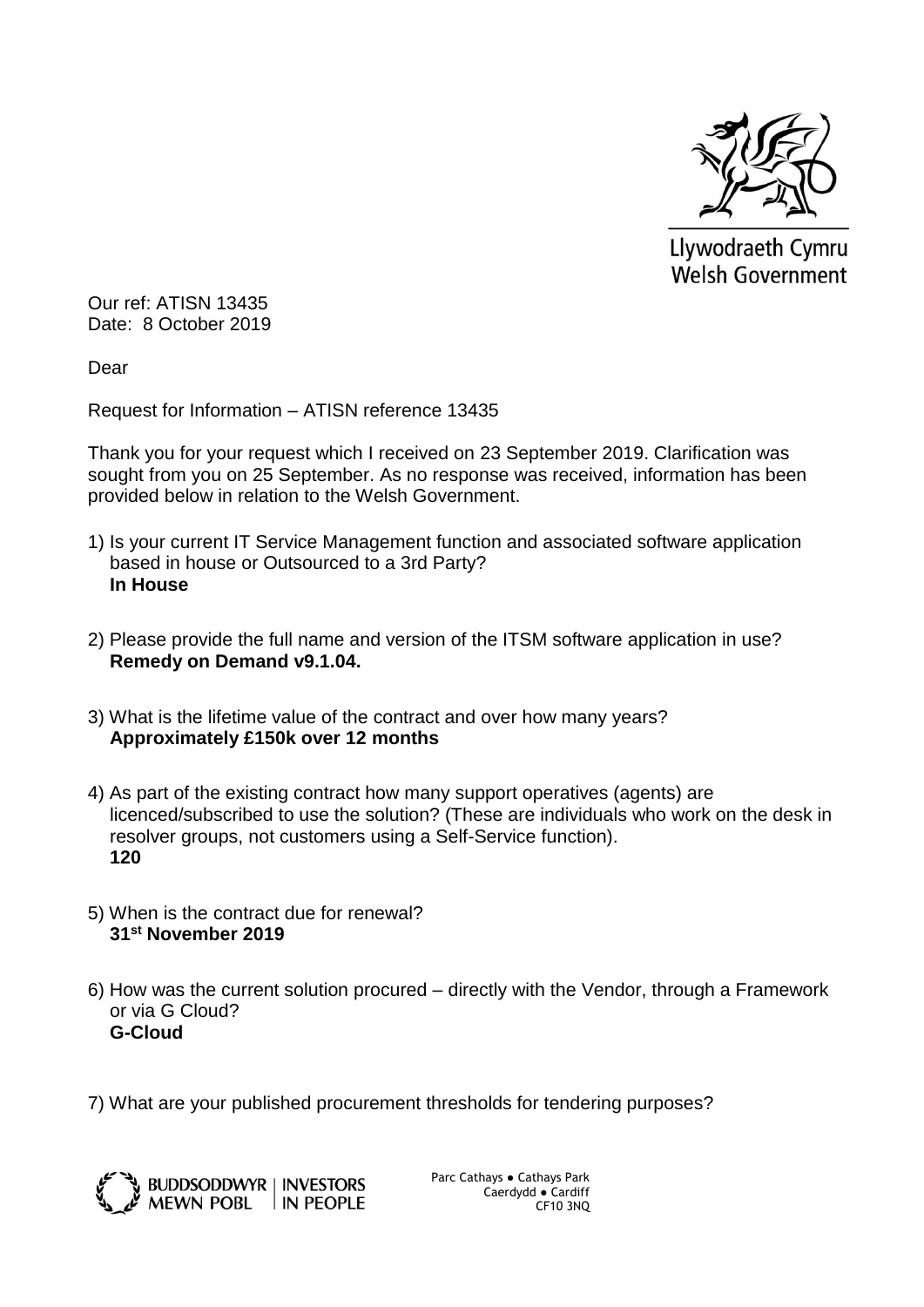- **up to £4,999 - one written quote.**
- **between £5,000 to £24,999 - a minimum of three written quotes.**
- **between £25,000 to the EU threshold (which currently for service contracts is £118,133 and works contracts £4,551,413) – these are advertised on Sell2Wales.**
- **above the EU threshold – these are also advertised on Sell2Wales and are subject to EU procurement regulations**.
- 8) What is the Authority's strategy with regards to Cloud solutions as opposed to In House installations?

**The Corporate ICT Strategy requires a 'Cloud first or justify' approach when considering and evaluating ICT solutions.**

9) Has the organisation ever procured through the G Cloud Framework? **Yes**

For further information about the information which the Welsh Government holds and its use, or if you wish to exercise your rights under the GDPR, please see contact details below:

Data Protection Officer Welsh Government Cathays Park CARDIFF CF10 3NQ E-mail: DataProtectionOfficer@gov.wales

If you are dissatisfied with the Welsh Government's handling of your request, you can ask for an internal review within 40 working days of the date of this response. Requests for an internal review should be addressed to the Welsh Government's Freedom of Information Officer at:

Information Rights Unit Welsh Government Cathays Park **Cardiff** CF10 3NQ

or e-mail: [Freedom.ofinformation@gov.wales](mailto:Freedom.ofinformation@gov.wales)

Please remember to quote the ATISN reference number above.

You also have the right to complain to the Information Commissioner. The Information Commissioner can be contacted at:

Information Commissioner's Office Wycliffe House Water Lane Wilmslow Cheshire SK9 5AF